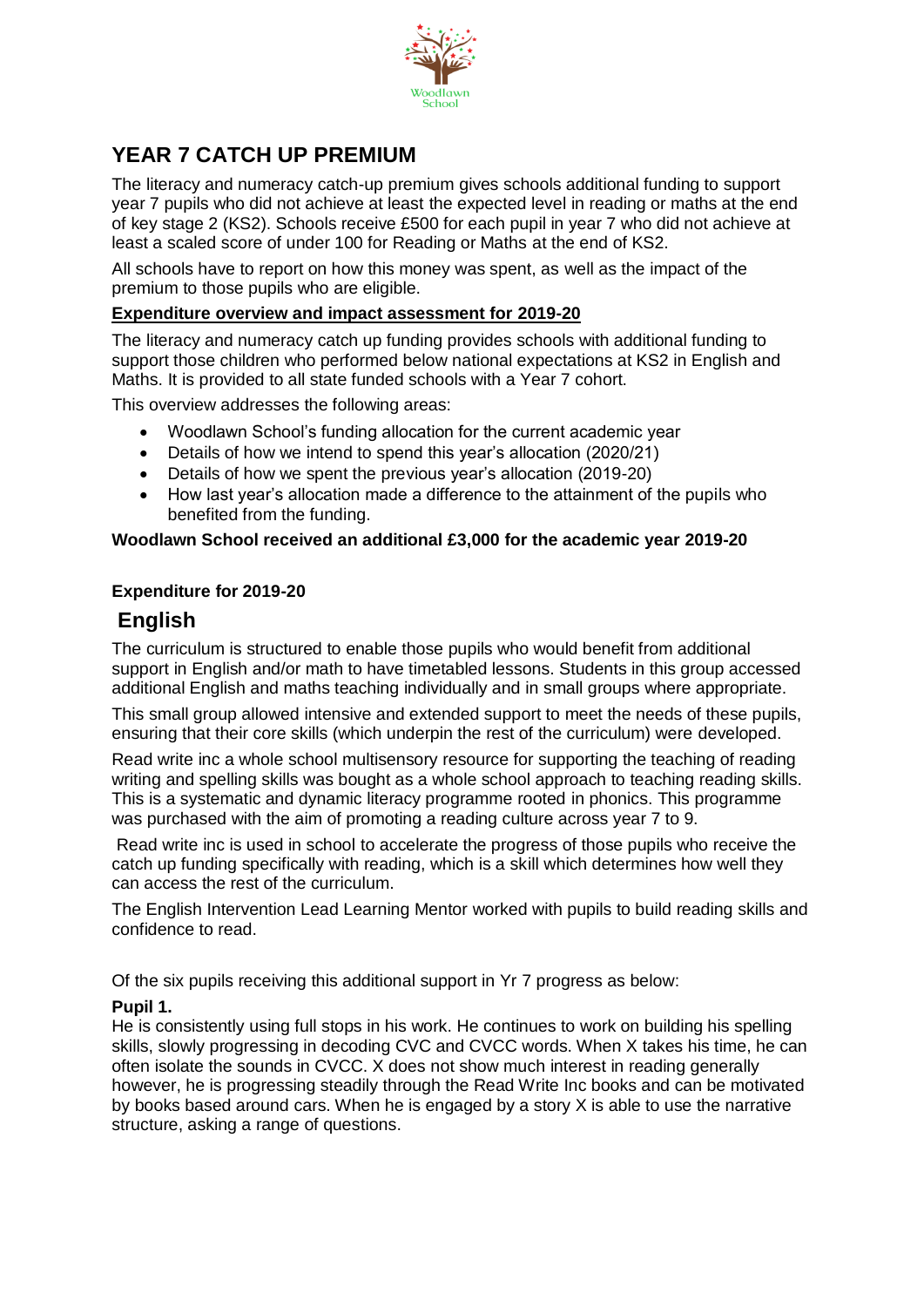

#### **Pupil 2.**

He is always eager to engage with the class reading and enjoys exploring a range of books. He has demonstrated he has good levels of comprehension, evaluating what he is reading, whilst also decoding longer words and full sentences within books of interest. When drawing pictures to tell a story he independently writes key words, decoding sounds when words are trickier and showing he has some imaginative ideas.

#### **Pupil 3.**

In writing, he has shown that he can construct grammatically correct sentences with varied punctuation. His choice of vocabulary is growing. In reading he is becoming more confident. He is more willing to answer questions and is now confident to explore contents pages and indexes. When asked questions he answers correctly and is beginning to show a willingness to acknowledge his peers opinions.

#### **Pupil 4.**

He has developed his use of varied vocabulary and punctuation. There has been progress in how he structures his work with the use of paragraphs and his understanding of writing for a target audience. X's reading has improved and he now has a much clearer way of explaining and justifying his choices using evidence from the text. One of the most pleasing areas of development has been the confidence X has been showing during class discussions. It is clear that he is thoughtful and he is now beginning to share his ideas with his peers which is of real benefit to the whole group.

#### **Pupil 5.**

In reading he has developed his comprehension skills and uses of evidence within the text to explain his answers. X has gained confidence to join in class discussions. This has been really pleasing to see as X can be very insightful and offers unique and insightful opinions.

#### **Pupil 6.**

The additional intervention sessions and reading both in the morning and during Read, Write Inc. sessions is building X's confidence and ability to apply phonic knowledge. He performs much better in a one to one/ pair group setting as he is able to maintain focus more. With verbal prompts it is clear that X can use his phonetic knowledge to blend sounds and produce unknown words.

## **Maths**

At the beginning of the school year all staff refreshed their training in the use of Numicon led by the Maths coordinators in school:

Keely Crowther – Primary lead

Glen Whalley – Secondary lead.

Numicon supports concept building through practical mathematical activities.

Further CPD to all staff included: 'Talk 4 Maths' which is an approach developed in school to support pupil's use of language to develop understanding of maths.

The class teaching assistants worked with the year 7 pupils to build confidence in maths and to develop understanding of core skills set in a problem solving context.

Progress in maths skills as below: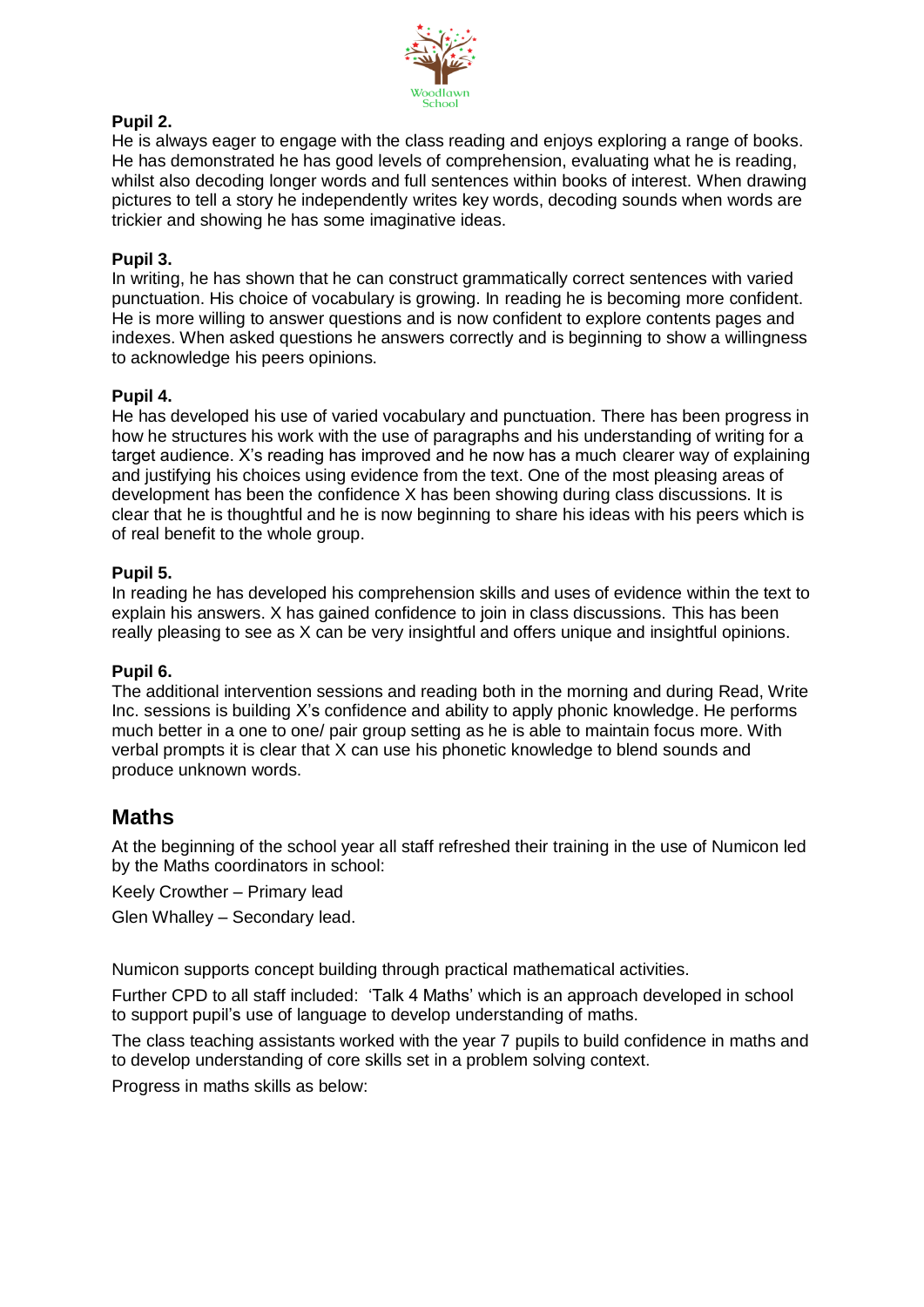

## **Pupil 1.**

He has shown a good understanding of place value in terms of ones and tens, though less confident with numbers in the hundreds. He has shown he can add, subtract and can multiply and divide simple numbers. He uses physical resources to help him solve problems - numicon, number lines, unifix blocks, etc

## **Pupil 2.**

X is able to add/subtract sums in written form into thousands, using place value up to a 10's of thousand, including ordering, rounding up/down, using negative numbers and also writing numbers in word form. X has also demonstrated an increased understanding of geometry in terms of classifying angles - acute and obtuse, measuring them and drawing them with a degree of accuracy. He has also increased his ability to accurately measure time using analogue clocks to the nearest minute. X has also further enhanced his multiplication/division for 6 and 7 times tables and the speed at which he can solve these.

## **Pupil 3.**

Progress includes being able to add/subtract sums in written form into 10's of thousands, using place value up to a million including ordering, rounding up/down, using negative numbers and also writing numbers in word form. X has also demonstrated an increased understanding of geometry in terms of classifying angles such as acute, obtuse and rotated right angles, measuring them and drawing with a good level of accuracy. He has also increased his ability to accurately measure time using analogue and digital clocks to the nearest minute, including 24 hour and also calculate time intervals and reading time tables. X has also enhanced his multiplication/division for 6 and 7 times tables.

## **Pupil 4.**

Progress includes now being able to add/subtract sums in written form beyond 200, ordering numbers up to 200 for place value (using a blank number line), using greater than/less than symbols accurately and also writing numbers in word form up to 100. X has also demonstrated an increased understanding of shape by recognising 2D and 3D shapes and their properties. He has also increased his ability to tell the time using analogue clocks - half past, quarter to/past and in part the nearest 5 minutes. X has also demonstrated and enhanced his multiplication/division for 3 and 4 times tables, though needs more sustained practice for these.

## **Pupil 5.**

X has demonstrated his ability to use and apply mathematical strategies to support him when working with equations and inverse relationships. He is successfully completing long equations, effectively using this knowledge and supports such as number squares where needed to solve problems independently. X has also made good progress in his ability to tell the time, using both digital and analogue clocks however would benefit from continuing to develop his knowledge of 24 hour digital time identifying am and pm time.

#### **Pupil 6.**

X has shown good progress in his ability to identify numbers up to 20. He can order, count on and rote count with numbers to 20 and is beginning to expand on this going beyond 20. X likes to use number squares and lines to complete his number work, independently identifying two number digits and recognising one more and one less when verbally